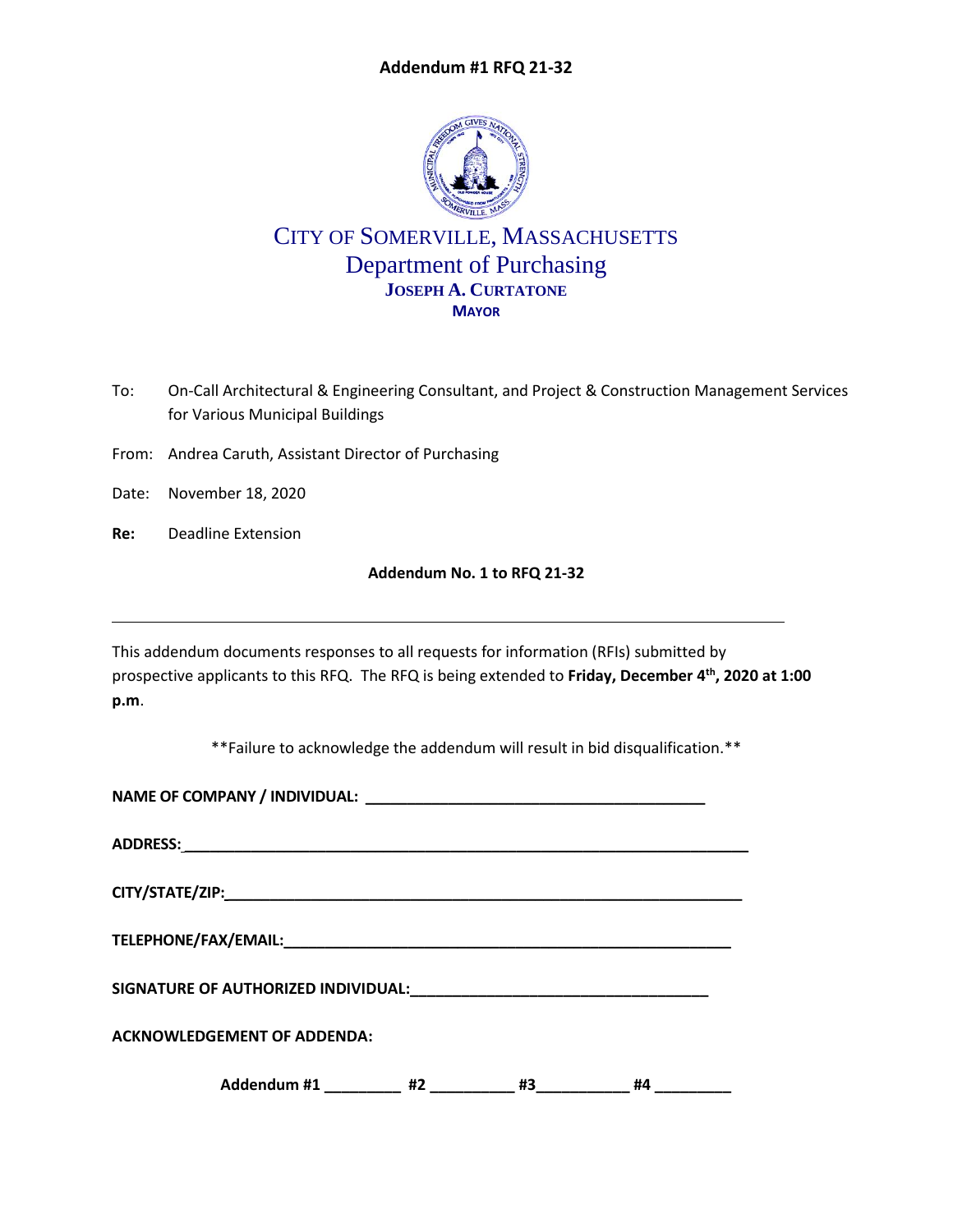## **Addendum#1**

#### **Questions & Answers**

### **GENERAL QUESTIONS**

**1. Could you kindly let me know which firms currently hold this contract?**

**Weston & Sampson Engineers, Inc., Russo Barr Associates, Inc., Gienapp Design Associates, LLC., and Kleinfelder Northeast, Inc.**

- **2. Is \$10,000 to \$500,000 the range for construction budgets or fees for individual projects? This is the approximate range for the construction budgets. This is meant to be used to describe the scope and scale of the typical project size that may be needed and is not to be considered a hard cap on the project size. The design fee will be negotiated with the selected designer on a per-project basis.**
- **3. Will building envelope assessments and design of envelope repairs be part of the work?**

**Yes**

## **2.4 MINIMUM REQUIREMENTS**

**4. The RFP requests the PM and C.O.W. to have Professional Engineer's license. (Includes reference to 2.4. Is this required for the Project management portion of the work or the design phase only?**

**It is required for Design, but a Professional Engineer's license for project management services may be considered a plus.**

- **5. I have a question related to this RFQ. On page 16 of the RFQ under 2.4 Minimum Requirements, the requirement for Key Personnel states the Project Supervisor and the Project Manager must be a Massachusetts Registered Professional Engineer. Will a Massachusetts Registered Architect be acceptable in lieu of an engineer?** 
	- **a. On page 16 of the RFQ, Section 2.4, Minimum Requirements indicates that the Key Personnel from our firm must be Registered Engineers and that the Project Manager have experience providing engineering services on municipal projects. Will that requirement be amended to include Registered Architects and Architectural Services?**

**Yes, we will consider.**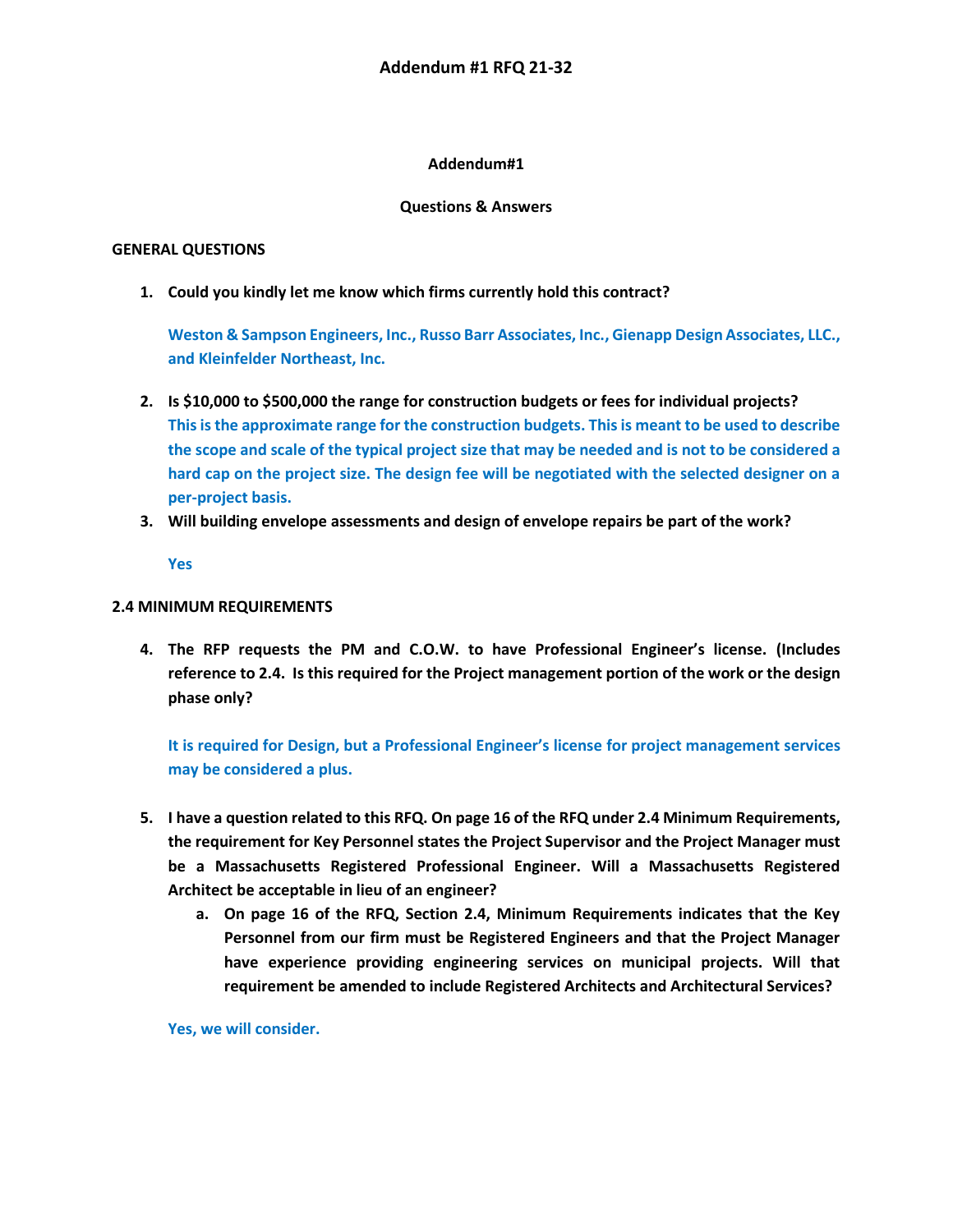**6. If an Offeror is only seeking to be selected for Program and Project Management and Construction Management services, is it still required that the Offeror's team include a Professional Engineer?** 

**No**

**7. Will civil/site/ survey services be required?**

**Yes, if included in the scope of services required for the category or subcategory of work for which the offeror is awarded a contract. Please refer to Section 2.1.**

**8. I also didn't see anything about a pre-proposal meeting. Will there be one?**

**No pre-proposal (virtual or otherwise) meeting is planned.**

**9. Can you make available a list of projects anticipated to begin under this contract?**

**No, projects will be mainly remedial and modifications on a rolling basis as they arise.**

- **10. Is Landscape Design among the sub consultant services?**
	- **No**

#### **JOINT VENTURES, CATEGORIES AND SUB-CATEGORIES**

- **11. I see that we can apply for just the Engineering Category #2. Can we just apply for Mech/HVAC, Plumbing, Electrical? or do we need to include sub consultants for the others (Structural, Environmental, GeoTech) in that category as well?**
	- **a. Please clarify the following regarding selection of categories: Our firm performs Architectural Services and as the prime consultant on projects, we typically carry subconsultant teams to perform work in necessary disciplines. If we envision leading a multi-disciplinary team for projects associated with this House Doctor contract, would we then identify all relevant categories listed on pages 11-12?**

**Respondents may apply for any general category or subcategory within a general category. If respondents choose to apply for the general category (in this case, Engineering Services category #2), they must demonstrate the team's capability to meet all of the requirements and qualifications for all subcategories within. If the respondent wants to apply for a specific subcategories, they do not need to include subconsultants to meet the requirements of the other subcategories for which they are not applying.**

**12. Can applicants identify subconsultant firms in the Letter of Introduction, but include address and contact details for them in the Team Section of our submission?**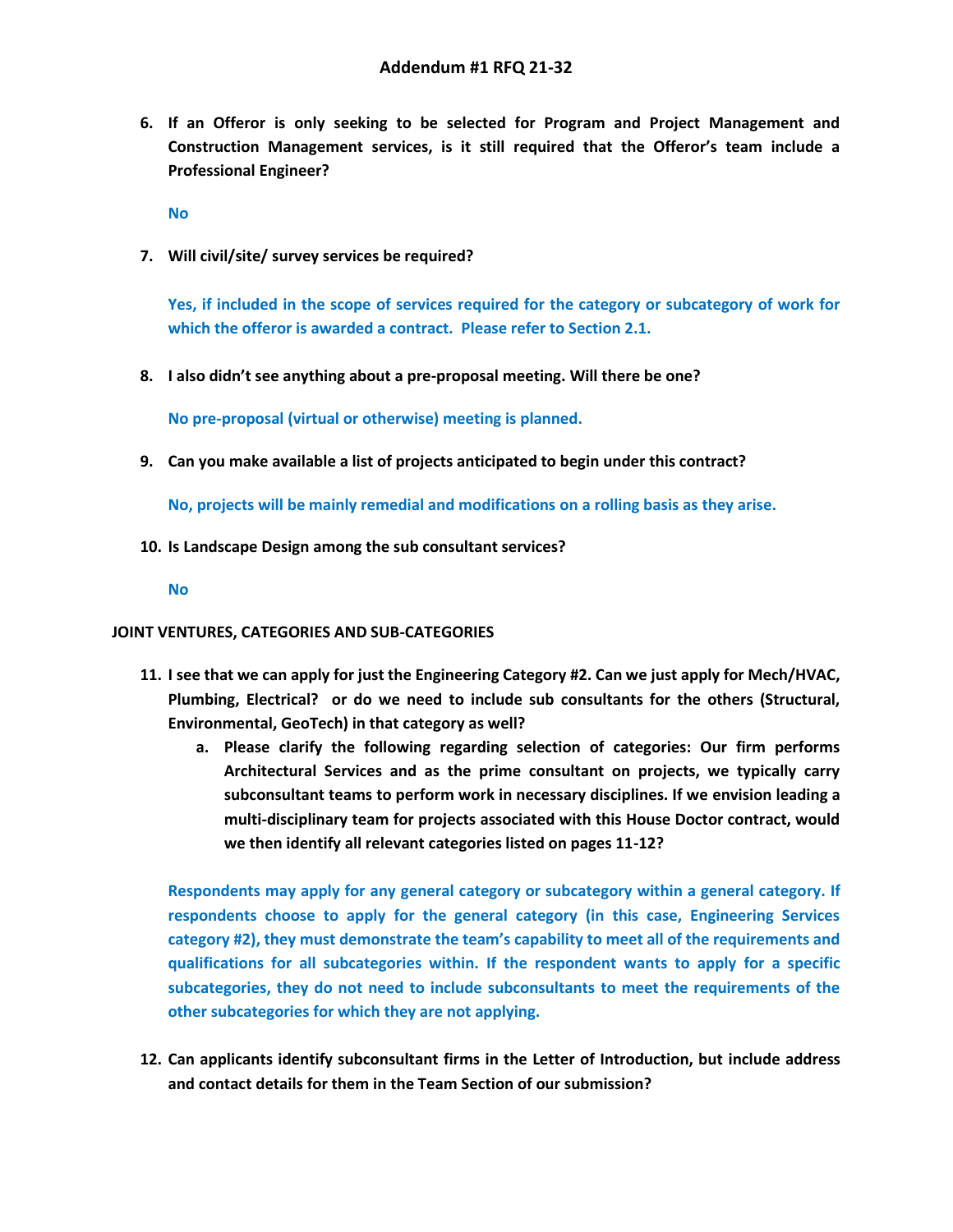**Yes, you can detail it in the Team Section.**

**13. Are we able to apply just for the HVAC portion of the RFQ or does an architect apply and coordinate the team with sub-consultants?**

**Architect will apply and coordinate the team with sub-consultants.**

**14. Can we submit as a joint venture? If so, for the DSB form, should we submit duplicates of sections 8a and 9 to cover information for both of the JV firms?**

**Yes, joint ventures will be accepted. Please provide representative documents and qualifications for all firms and personnel included in the proposed joint venture. Any resulting contract will require one firm be identified as the prime contact for billing and communication purposes.**

**15. Is it possible for a firm to submit for a single discipline on their own and also be part of a larger team submission encompassing more disciplines under another design firm lead?**

**Technically yes, but a single submission will be at a disadvantage and likely not chosen. Firms, such as MEP or the like, can be part of several separate prime submission**

### **LAYOUT AND PRESENTATION**

**16. Should we include a site/civil engineering firm in our response submission to cover the line items "property surveys and site/building layouts" included within section 2.1 Scope of Services the RFP?** 

#### **It is at your discretion, but it is advised and encouraged.**

**17. As this RFQ not only includes architectural and engineering consulting services but also is soliciting for project and construction management, will the City please clarify any language pertaining to the design team, design documents, etc. Will the City accept representative information and materials specific to project or construction management only?** 

**Offeror must provide representative information and materials that demonstrate their capability to provide any and all services and qualifications required within the categories or subcategories for which they are applying. Please refer to Section 2.2**

**18. Page 14 of the RFQ requests information pertaining to the Design Team. Please clarify for firms only submitting for the project or construction management scopes of services. Is the City seeking representative qualifications and experience related to management of project/services?**

**Submissions must include both Design and construction services as noted.**